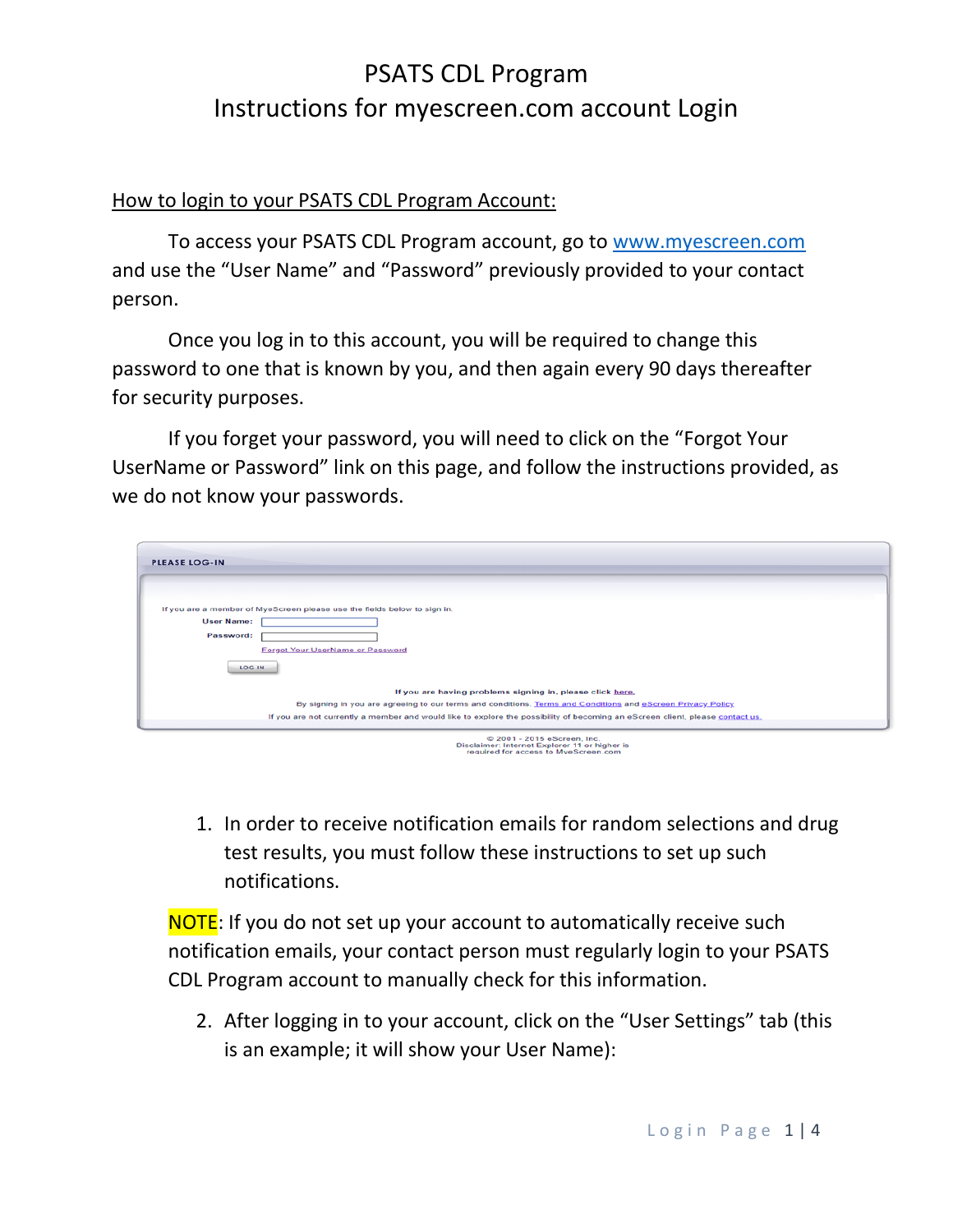| Home.                 |   |
|-----------------------|---|
| Inbox                 | ⋟ |
| Messaging             |   |
| Reports               | ⋗ |
| Administration        | 5 |
| Random Generator      |   |
| Scheduling            | > |
| Help                  |   |
| Documents             |   |
| Randoms               |   |
| <b>Order Supplies</b> |   |
| Account Information   |   |
| <b>User Settings</b>  |   |
| Log Off               |   |

3. On the next screen, select the "Notifications" tab:

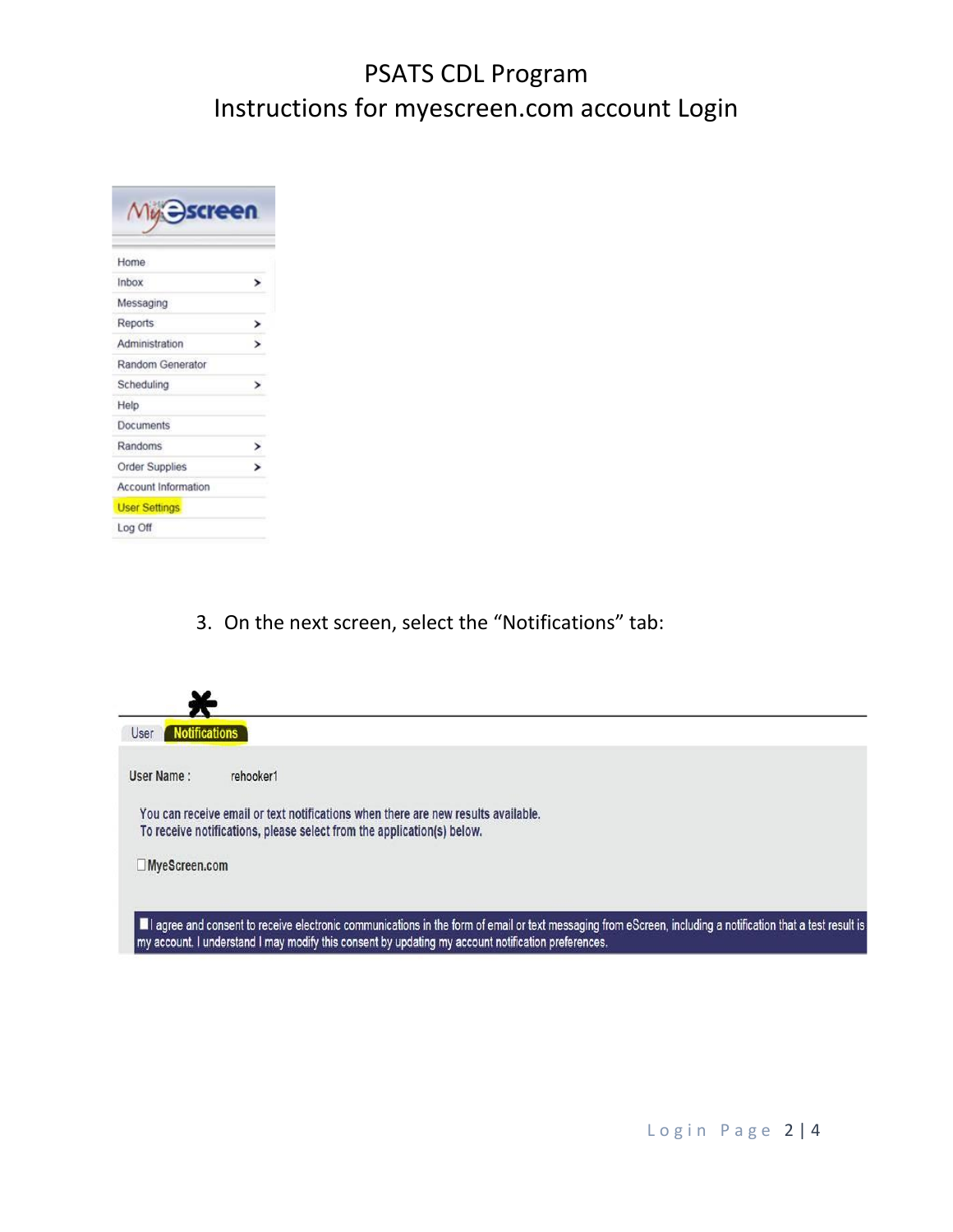4. After checking the "MyeScreen.com" box, the "Drug Test Results" and "Randoms Selections Notifications" check box options come up. Make sure all three boxes are checked, plus the "I agree and consent….." statement box, then click the "SAVE" button.

| User                  | <b>Notifications</b>                                                                                                                                                                                               |
|-----------------------|--------------------------------------------------------------------------------------------------------------------------------------------------------------------------------------------------------------------|
| <b>User Name:</b>     | rehooker1                                                                                                                                                                                                          |
|                       | You can receive email or text notifications when there are new results available.<br>To receive notifications, please select from the application(s) below.                                                        |
| MyeScreen.com         |                                                                                                                                                                                                                    |
| <b>Email Address:</b> | $\bigcirc$<br>ruth.hooker@escreen.com                                                                                                                                                                              |
|                       | Select the service type(s) for which you would like to receive notifications:                                                                                                                                      |
|                       | Drug Test Results                                                                                                                                                                                                  |
|                       | <b>√ Randoms Selection Notifications</b>                                                                                                                                                                           |
|                       |                                                                                                                                                                                                                    |
|                       | I agree and consent to receive electronic communications in the form of email or text messaging from eScree<br>my account. I understand I may modify this consent by updating my account notification preferences. |

- 5. You will then receive a "verification" email that you must respond/agree to, after which you will begin receiving a notification email when any of your employees are randomly selected for testing, and a notification email when drug test results are available, as appropriate.
- 6. If the reply link in this "verification" email is not active, you need to copy the whole link and paste it into a web browser such as Google and hit return to complete your login process.